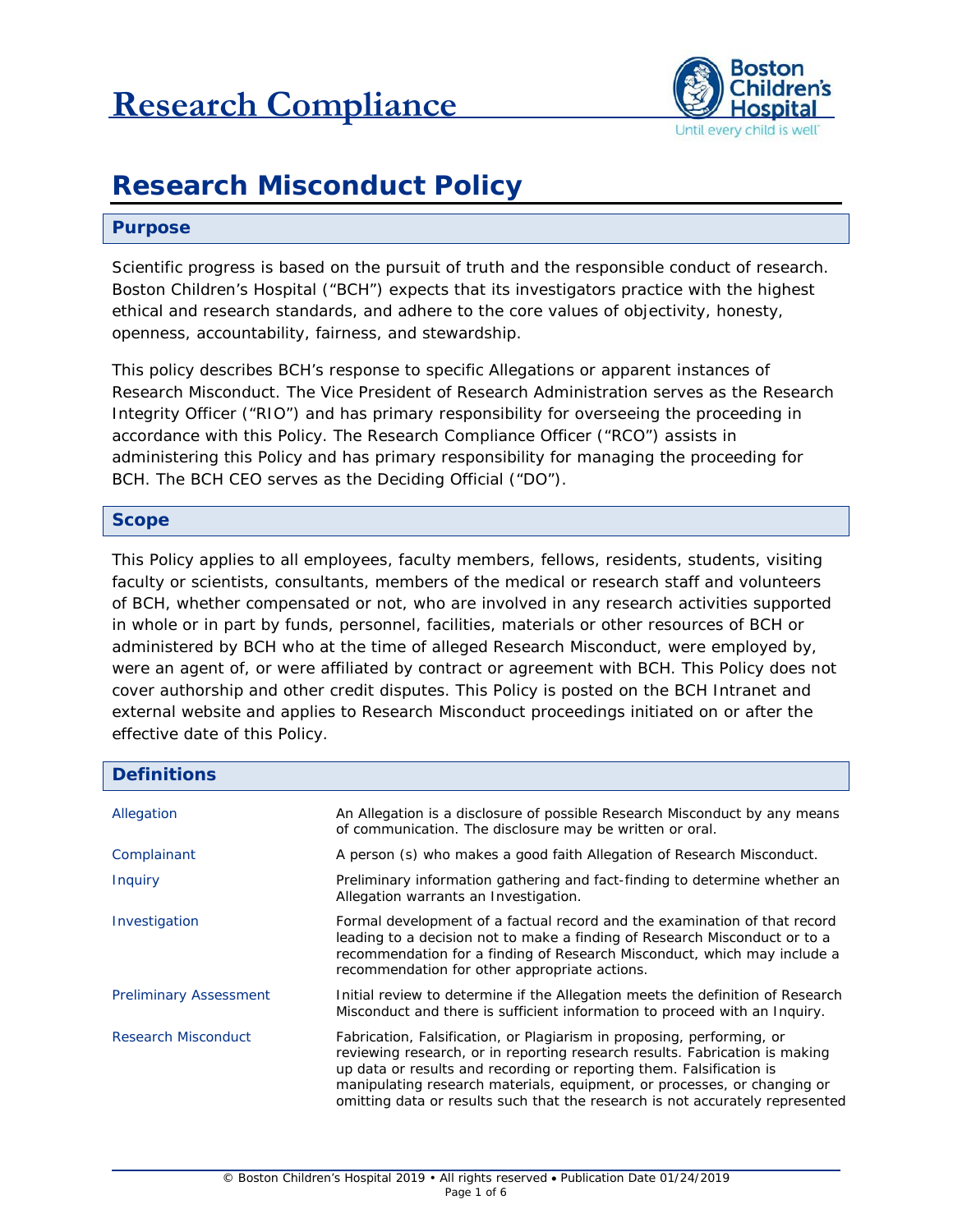in the research record. Plagiarism is the appropriation of another person's ideas, processes, results, or words without giving appropriate credit. Research Misconduct does not include honest error or differences of opinion.

*Respondent* The person(s) against whom an Allegation of Research Misconduct is directed, or who is the subject of a Research Misconduct proceeding.

# **I. General Policy and Applicability**

BCH is committed to fostering a research environment that promotes responsible research practices in compliance with regulatory and institutional requirements, and to helping prevent Research Misconduct. BCH will respond to each Allegation in a thorough, competent, objective, and fair manner, and will take reasonable steps to conduct an impartial and unbiased Research Misconduct proceeding. Individuals are required to inform the RIO immediately of any attempted violation of procedural integrity, or any breach of confidentiality or privacy. The RIO will address any concerns regarding personal, professional, of financial conflict of interest among individuals involved in the proceeding.

#### **A. Non-Retaliation**

Through the RIO, BCH will take all reasonable and practical steps to protect good faith Complainants, witnesses, and panel members, their positions and reputations, and counter potential or actual retaliation against them.

#### **C. Confidentiality and Privacy**

To the extent feasible, all individuals involved in a Research Misconduct proceeding shall make diligent efforts to limit disclosure of information only to those who have a need to know, in order to minimize damage to the reputation of individuals, protect the confidentiality of the Respondent and Complainant, and of research records or evidence from which research subjects might be identified. The RIO can, at his/her discretion, communicate any aspect of the matter covered by this Policy with other agencies, departments, and offices whose jurisdiction or interests are implicated by the alleged misconduct and take necessary actions to protect the scientific integrity of the project.

#### **D. Cooperation**

Individuals involved in a Research Misconduct proceeding are expected to fully participate and cooperate in good faith. Obstruction of any aspect of the proceeding may itself constitute evidence of Research Misconduct. Obstruction includes intentionally withholding or destroying evidence in violation of a duty to disclose or preserve; falsifying evidence; encouraging, soliciting, or giving false testimony; and attempting to intimidate witnesses, potential witnesses, or potential leads to witnesses or evidence.

#### **E. Coordination with Other Academic Institutions**

**Harvard Medical School ("HMS")-**If the Respondent had an appointment as fellow or faculty at HMS at the time of the alleged Research Misconduct, the RIO shall confer and discuss the logistics of joint review with HMS. The RIO, following consultation with the Compliance Department, may choose to delegate any or all of the functions described in the Policy to HMS, for resolution according to the "Principles and Procedures for Dealing with Allegations of Faculty Misconduct." The decision of whether to delegate and what policy is applicable shall be made in accordance with the following criteria and conditions: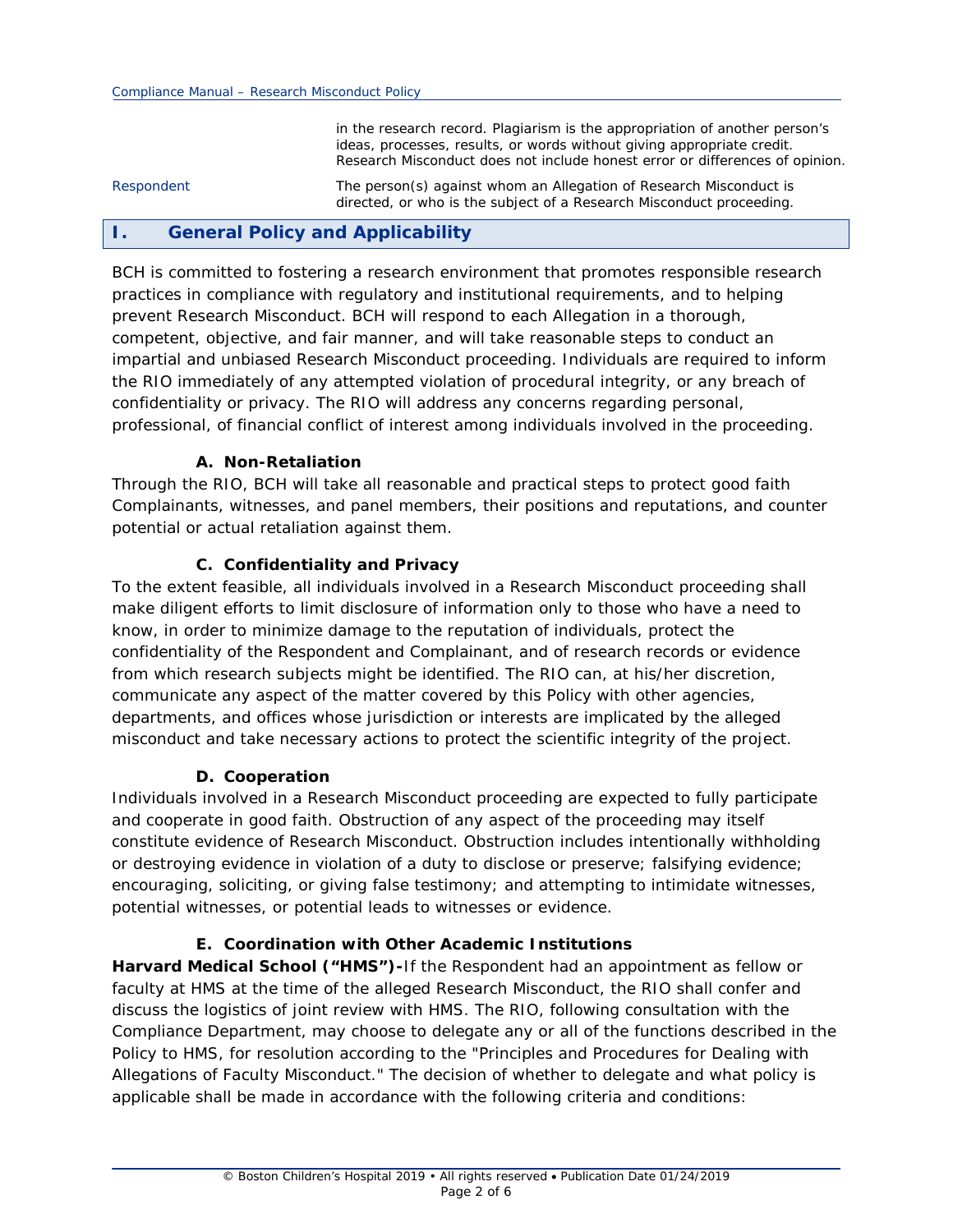- a. Substantial involvement of full-time Harvard faculty or fellow as coinvestigators in a research project;
- b. Substantial involvement of investigators from Harvard-affiliated hospitals other than the BCH in a research project;
- c. Substantial involvement of Harvard students in a research project;
- d. Involvement of BCH medical staff so senior as to call into question ability of BCH-specific processes to be fair and neutral; and
- e. Funding by HMS or HMS is the primary site receiving sponsored funds.

BCH shall retain jurisdiction over part or all proceedings and apply this Policy when the following conditions are present:

- a. All significant witnesses and all Respondents are employees of or otherwise directly affiliated with BCH;
- b. BCH personnel have subject matter expertise and availability to undertake fact-finding in regard to the subject matter of the Allegations;
- c. When other institutions' personnel are involved, the other institutions' RIOs express a preference for BCH' s process as opposed to HMS' s process and agree to full cooperation with the BCH process; and
- d. Funding by BCH for the research or BCH is the primary site receiving funds.

**Howard Hughes Medical Institute ("HHMI")-**If the Respondent is an employee of HHMI at the time of the alleged Research Misconduct, RIOs will jointly decide whether BCH will apply this Policy or whether the HMS or HHMI Policy on Research Misconduct will apply.

**Other Institutions-**If the Respondent is an employee at other non-Harvard-affiliated institution at the time of the alleged Research Misconduct, the RIO shall coordinate further review with the other institution. RIOs at impacted institutions jointly determine which institution will bear primary responsibility. BCH is committed to sharing of information and keeping other institutions informed as to the proceedings, where the interest of both BCH and other institutions are significantly impacted.

# **II. Preliminary Assessment of an Allegation**

#### **A. Preliminary Assessment**

The RIO, with assistance from the RCO, will promptly conduct a Preliminary Assessment to verify the Allegation is credible and specific, and falls within the definition of Research Misconduct. Where the Respondent has an appointment with HMS, the RIO shall promptly notify the HMS Dean for Faculty and Research Integrity. The RIO is authorized to take any preliminary administrative actions, as appropriate, to protect public health, research funds and equipment, and the integrity of the research process.

#### **B. Preservation of Research Records**

The RIO, through the RCO, and with authorization from the Office of General Counsel will seek assistance of relevant departments, such as Information Services, to promptly carry out this step as early in the process as feasible and prior to, or concurrently with notification to the Respondent. The RIO will take reasonable and practical steps to locate, take custody, inventory, and secure relevant research records and evidence in order to preserve the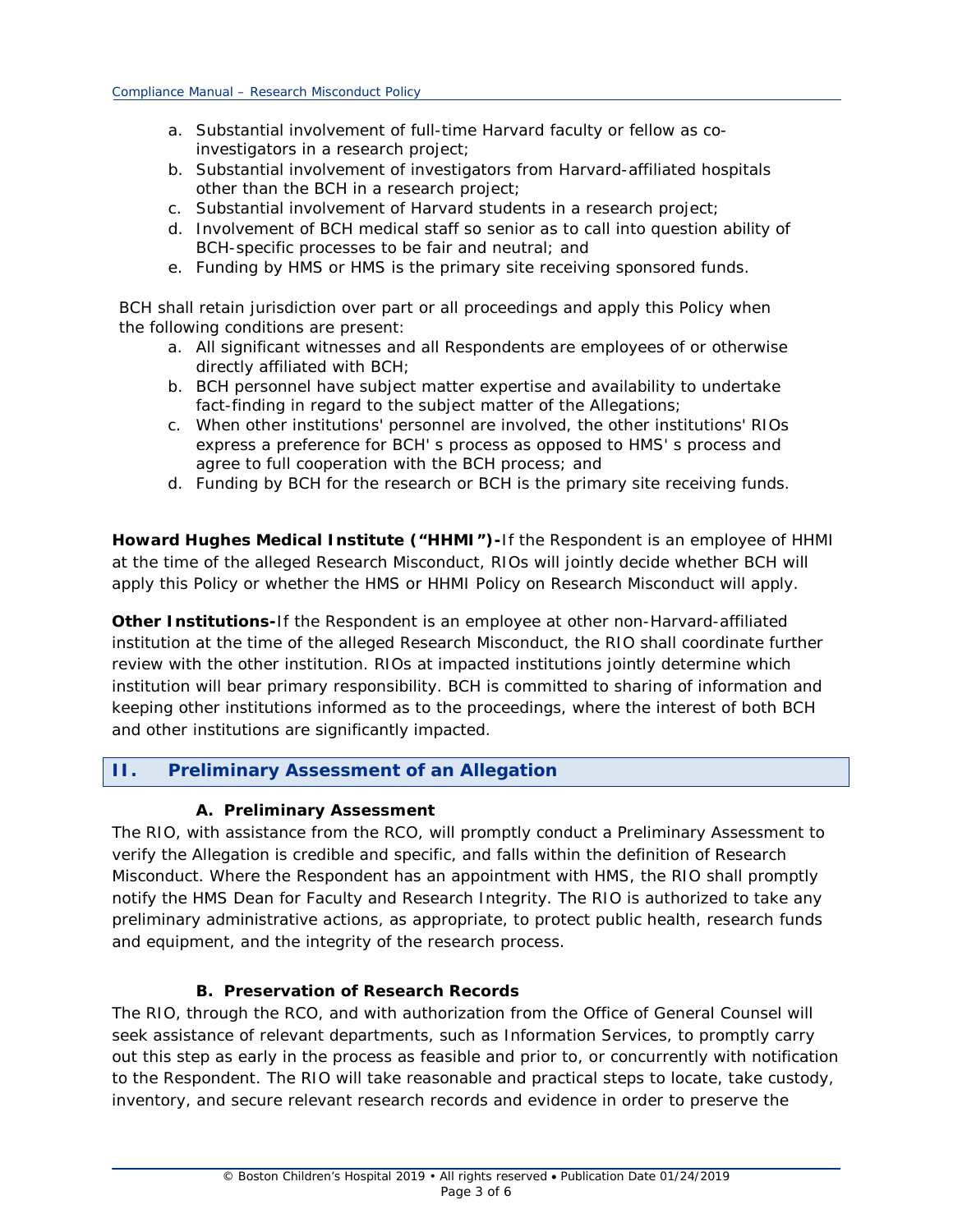integrity of the records. Throughout the proceeding, additional relevant records and items that are identified will be similarly preserved.

## **C. Decision to Dismiss**

If the RIO, in consultation with the Compliance Department, concludes that the Allegation is not credible or does not fall within the scope of this Policy, the RCO will prepare a report to summarize the basis and rationale for the determination and close the case.

# **III. Admission of Research Misconduct**

If the Respondent provides a signed and legally sufficient admission in writing, a case may be closed. The RIO (jointly with HMS if a joint process) will appoint a person or panel to review the details of the admission. Before settlement with the Respondent can been reached, the RIO will notify the Office of Research Integrity ("ORI") if the research in question is Public Health Services ("PHS")-related. With ORI review and concurrence, the RIO will ensure that there are sufficient bases to conclude that the extent of Research Misconduct has been identified.

Once ORI approves, the DO will review the appropriateness of institutional actions and sanctions. The RIO will ensure that the administrative actions by BCH and ORI are implemented and notifies other involved parties such as pertinent chief (s) or chair (s).

# **IV. Inquiry Proceeding**

Once the DO ratifies the recommendation of the RIO that an Inquiry is warranted, notification of the Respondent starts the Inquiry timeline. The purpose of an Inquiry is to conduct an initial review of the evidence to determine if the Allegation may have substance and warrants further investigation, and to prepare an Inquiry report.

## **A. Notice to Respondent and Respondent's Rights**

The RIO (jointly with HMS if appropriate) shall notify the Respondent in writing of the specific Allegations, and every time additional Allegations emerge. Research records are secured prior to, or at the time of notice to the Respondent. Throughout the proceeding, the Respondent shall have an opportunity to present his/her case, and to review and comment on draft reports generated by the Inquiry proceeding. The Respondent shall have a copy, or supervised access, to the evidence included in the panel report.

## **B. Designation of Individual or Panel**

The RIO (jointly with HMS if a joint process), may appoint an individual or a panel with appropriate scientific and technical expertise, who can commit sufficient time to participate, and who do not have unresolved personal, professional, or financial conflict of interest. The RIO (jointly with HMS if appropriate) will provide the proper training, charge, staffing, and support to individual(s) to authoritatively evaluate whether the Allegation has substance.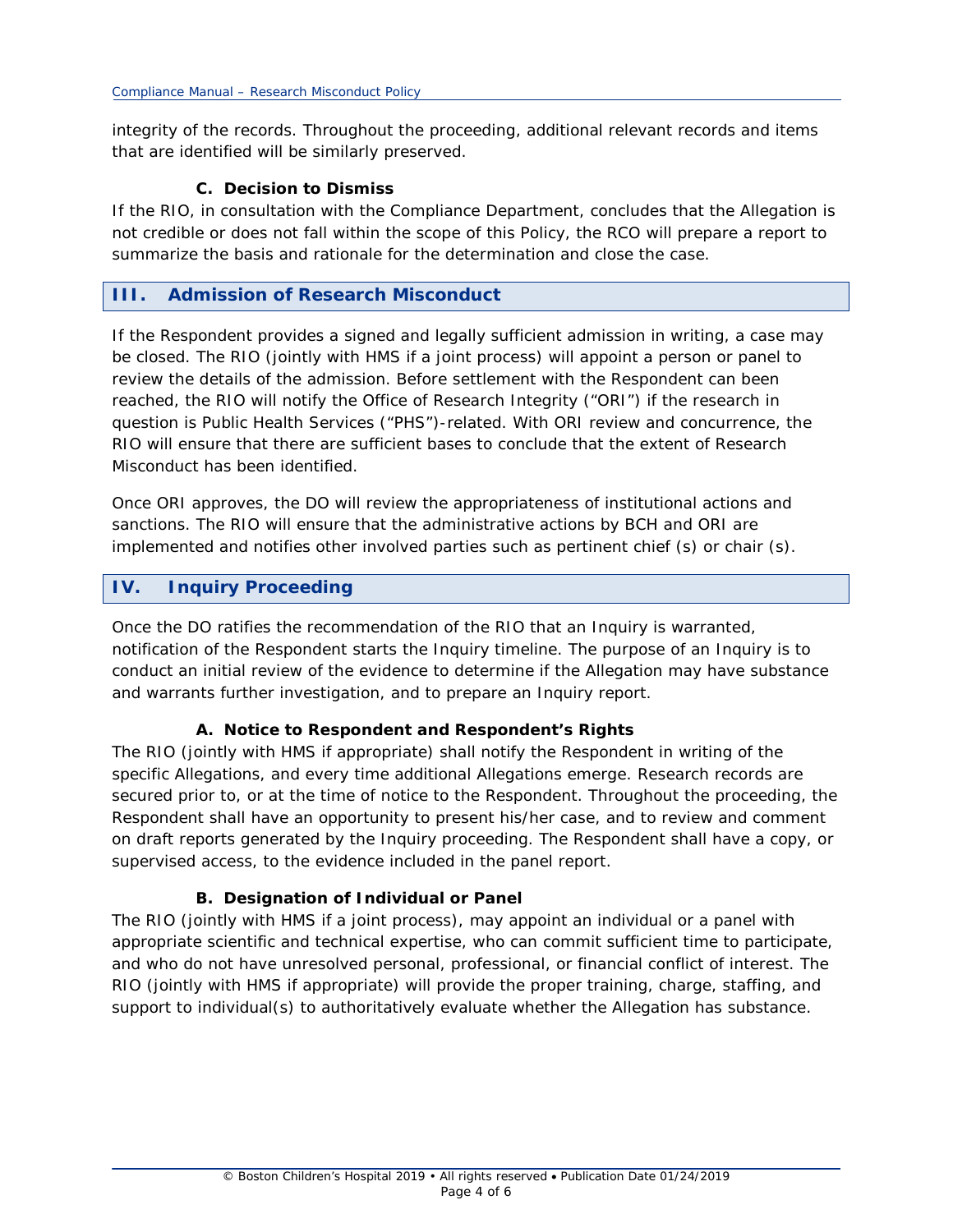#### **C. Written Report**

The panel will conduct its review. The draft report will be shared with the Respondent (and Complainant if appropriate), and their comments will be incorporated in the report. For joint proceedings with HMS, the final report with its conclusions and recommendations is sent for consideration of the HMS Standing Committee on Faculty Conduct before sharing it with the DO at each institution.

# **V. The Investigation**

The DO will review the final Inquiry report and decide whether there is a reasonable basis for concluding the Allegation falls within the definition of Research Misconduct and has substance, and if so, will declare in writing that an Investigation is warranted. If the DO ratifies that an Investigation is not warranted, the RIO will make reasonable and practical efforts, if requested and appropriate, to restore the reputation of the Respondent(s) before closing the case. Notification to the Respondent starts the Investigation timeline.

## **A. Investigation Panel and Charge**

The RIO (jointly with HMS if a joint process) may keep the same Inquiry panel, modify it based on the nature of new Allegations, or appoint a new panel and provide them with training, charge, and support. The panel shall make diligent efforts to ensure that the review is thorough, sufficiently documented, and includes examination of all significant issues and leads, research records, and evidence that are relevant to reaching a decision on the merits of the Allegation(s).The Investigation proceedings will include audio recording each interview that will be recorded and transcribed. The interviewee will be given the opportunity to review and correct the transcript. Interviewees may bring personal legal counsel or representative with them to an interview, if authorized in advance by the RIO, and if BCH counsel is present. Personal counsel may observe but may not speak during the proceeding.

## **B. Written Report**

In order to make a finding of Research Misconduct, the Allegation must fit the definition of Research Misconduct, must be a significant departure from accepted practices of the research community, and must be proven by a preponderance of evidence. The Investigation report should specify whether Falsification, Fabrication, or Plagiarism occurred; who committed it, and whether it was intentional, knowing, or in reckless disregard of the truth. The report may also include recommendations for administrative actions or other appropriate sanctions. The draft report will be shared with Respondent (and Complainant if appropriate) to review; their written responses will be considered and addressed by the panel and attached to the final Investigation report.

## **C. Final Resolution and Outcome**

For joint proceedings with HMS, the final report with its conclusions and recommendations is sent for consideration of the HMS Standing Committee on Faculty Conduct before sharing it with the DO at each institution. The DO will review and will make final determination on the merits of Allegations of Research Misconduct in writing as to whether BCH accepts the report, its findings, and the recommended corrective actions. The letter may also specify